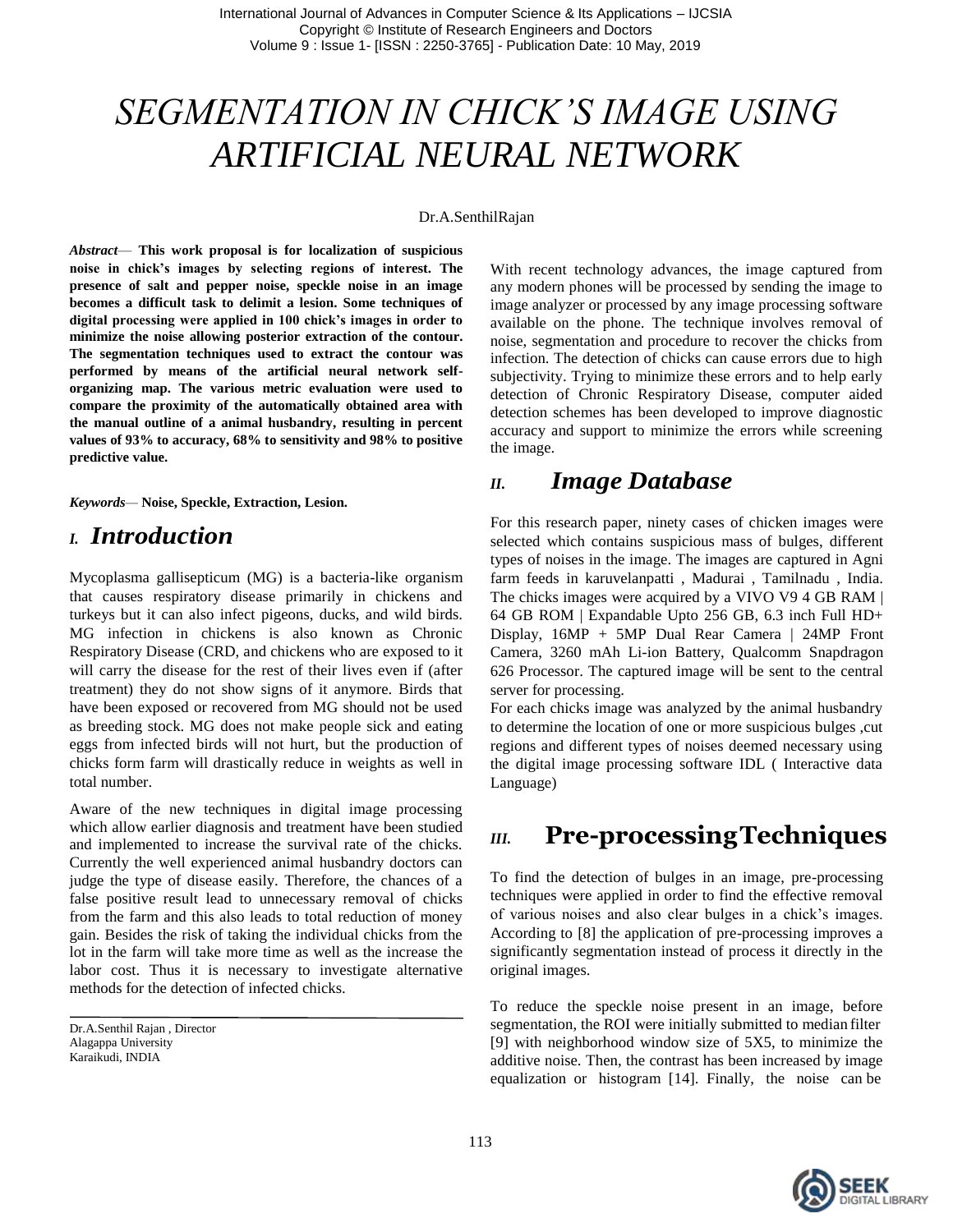removed and smoothing occurred in 8X8 neighborhood window.

One of the great difficulty in captured image is the image is corrupted due to noise and presents a low quality. Therefore, the segmentation which is the most important task for computer aided detection. This segmentation process attempts to identify objects with similar characteristics, separating unsuspicious regions of the background. Another task of this process is the obtained an accurate representation of boundaries, whose characteristics can be evaluated and used in classifying of the type of lesion.

Considering the above difficulties this research paper presents the evaluation of segmentation by artificial neural network and self-organizing map to automatic detection of any bulges contour in regions of interest from chicken images.

### **III***.* **A***. Segmentation on Image*

Artificial neural network are intelligent models grounded in mathematical functions developed to resemble the workings of bulges in chicken, modeling the achievement of a particular task. Thus, the self-organizing map network, which does not have a fixed topology, being modified according to the problem and data distribution. It is composed of 20 neurons in its input layer, fully connected to the topologic square grid of size 10X10. The grid performs the calculation of mathematical functions and the necessary adjustments. These connections are associated with synaptic weights which stock the knowledge of the model serving as a mechanism of response to input received by each neuron

The self-organizing map network uses unsupervised learning, wherein only the pairs of input are supplied and there is not a desired output. It is characterized by learning through examples of the external environment, where the algorithm adapts the parameters for a given data set, seeking convergence to a solution,

The learning process occurs via the self-organizing of thee topological map in a competitive way. The input pattern creates a dispute among neurons to be activated. The activated neuron is called "winning unit" and their weights will be updated in the training, as well as the weight of their neighbors.

## *IV. Proposed Algorithm*

Training: A sample network is created in order to restrict the process and to connect it in only two classes (according to those presented in the sample).Then, the network receives the input image and classifies them according to the values obtained in the previous step.

Continuation: It returns the sampling until no longer observe any significant changes on map.

Sampling: Two classes of samples are collected (values corresponding to the white color set at 255 and black at 0 normally these values are assigned similar to the values assigned in Digital image processing) and, during training stage, the output data must converge.

Similarity and updating: Find the similar pattern (winner neuron). The convergence process should be varied out in a maximum of 1500 comparison. Then, the minimization of the distance may be calculated using the Euclidian distance. Finally the similar pattern image is found and its area of influence in relation to the neighborhood. Now update the similar pattern involved in this radius (copy of pixel values to the neighborhood pixels).

Region of Interest: The main purpose is to eliminate the remaining unwanted regions in image. Consider that ROI has only one lesion and this is the region that has the larger area. Thus, all connected components were found and the region of highest area were checked, which was considered as a lesion. Then, it was verified the connectivity, being removed all pixels not connected to this region. Finally, analyzed the occurrence of internal values, these pixels will be added to the segmented area, forming a single region.

## *V. Evaluation of Results usingAI*

Quantitative measurements were obtained in order to evaluate the accuracy of the segmentation technique. For this, animal husbandry traced manually the lesion contour. The denominated area given by the animal husbandry will be as "good truth" (GT), was compared with that obtained by the automatic segmentation method proposed. If the segmented region coincided with the GT, it was denoted as Truth Positive (TP), however if the region was considered negative by the observer, it was counted as a False Positive (FP). On the other hand, if the pixels not belong to the GT and were classified as such, were defined as a Truth Negative (TN), but if there were present in the segmentation, were considered as a False Positive (FP). From this, it can be derive three metrics: accuracy, sensitivity and positive predictive value (PPV)

The accuracy measures the number of correct classifications in relation to the total of classified elements, according

$$
Accuracy = (TP + TN)/(TP + TN + FP + FN)
$$

The sensitivity represents the proportion of elements in the GT that were correctly identified. The calculation is performed from

$$
SEN=TP/\left(TP+FN\right)
$$

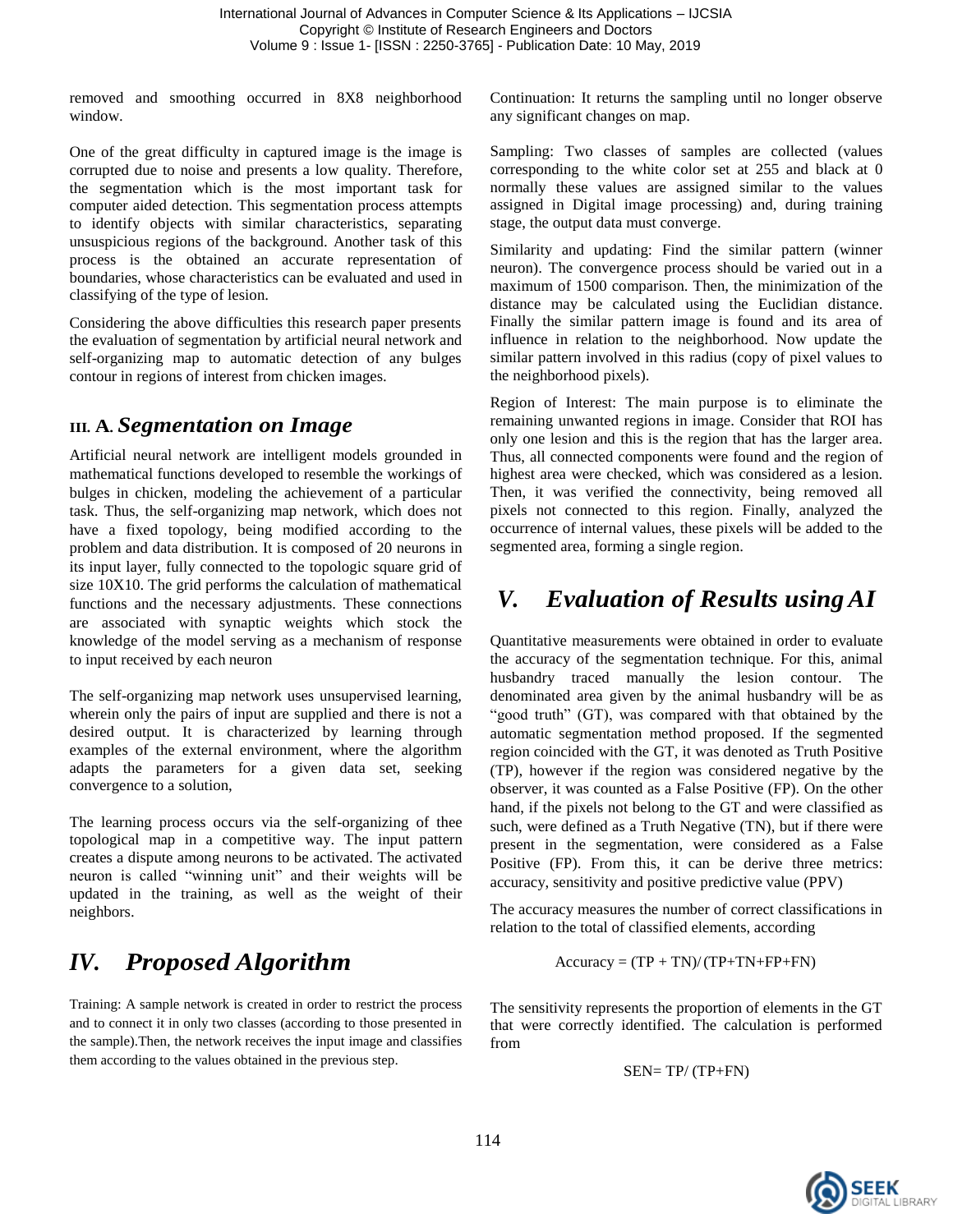The positive predictive value, finally, corresponds to the proportion of pixels correctly classified in the segmented region.

#### $PPV = TP/(TP+FP)$

The processing of an ultrasound image is a challenge one because of due to various noise interference and imprecision of the boundaries. In order to minimize the noise problem, the filter techniques like median filter image histogram, image equalization is applied.

After minimizing the noise and increase the contrast between the background and the object, the segmentation technique using the artificial neural network type for self-organizing map for better to locate and mark the boundaries of lesion contour as accurately as possible. Trying to maintain just the suspicious mass on the segmented image, the image has to apply a post processing techniques to remove adjacent regions which not belong to the object of interest and junction of internal valleys. The last procedure is to obtain the contour overlapped on the input ROI for a qualitative visual evaluation, allowing verifying the consistence of the result presented by the proposed method and the lesion present in the image.

The result for segmentation the process of removing remaining spurious and the overlapping of contour can be shown in the below figure



Figure1**.** *Original Image and Region of Interest*



Figure 2**.** *Top row: Original, After Filtering Bottom row: After Threshold, More Threshold*

Using the metrics the quantitative verification result can be obtained. This will be done by the subjectivity given by the visual process which is dependent of the observer. To make this is possible; an experience animal husbandry will observe the lesions manually in 100 chick's images, trying to achieve the highest accuracy as possible.

### **VII.** *Conclusion*

The main idea of this paper is to evaluate the segmentation techniques capable of precisely designing the boundaries of lesions found on breast chicks images, automatically. However, this is a difficult task due to the presence of salt and pepper noise, which significantly degrades the image quality and difficult the discrimination of some details. The preprocessing techniques employed, in some cases, degraded the boundaries of the lesions, nevertheless allowed the enhancement of the contrast between the background and the object of interest, contributing to the subsequent detection.

The differential of the ANN to other process techniques is their learning ability making it an algorithm that enables the occurrence of variations in the boundaries of the lesion if the image is submitted to a new training process because the corresponding values for the weights are given randomly, what modifies the convergence of the data. This network has some algorithmic complexity and its computational cost increases with the image size, considering the training and classification time. However, as the use of region of interest the processing time is low.

The segmentation method proposed allows greater distinction between isolated noise and the object of interest. Thus the segmentation is more uniform, with accurate and smoother boundaries, besides to being not so susceptible to noise.